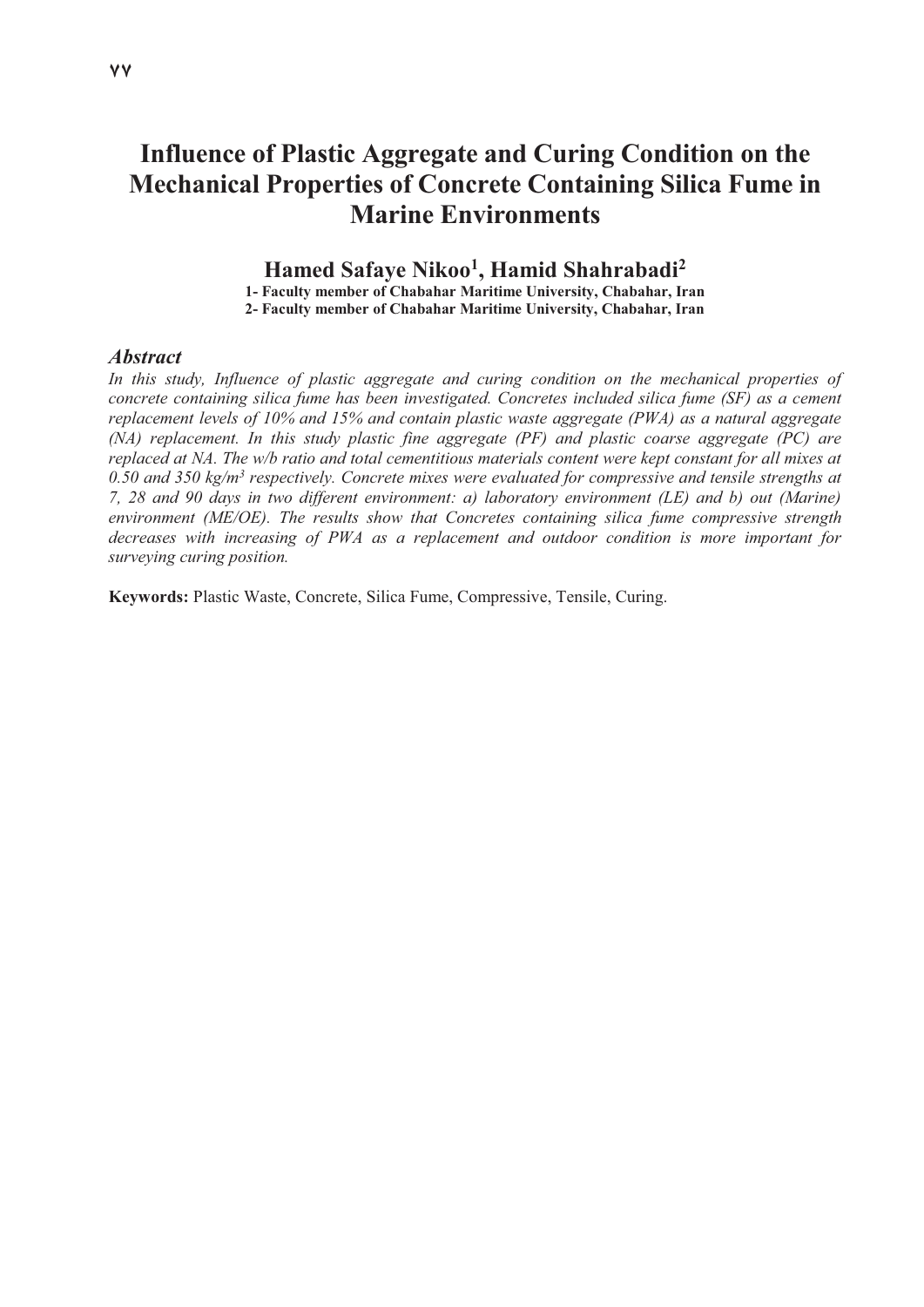#### **1. Introduction**

Surely nowadays Portland cement is the primary cementitious material used in structures and sometimes the production of vast amounts of PC results in environmental problems in part of energy utilization as well as pollution where the international Cement Associations reported that cement production was responsible for 2.83 billion tones of  $CO<sub>2</sub>$  emissions (approximately 2.3% of the total emissions) worldwide in 2008 (Alaa (2013)). Also, concrete made from Portland cement is subjected to certain durability problems that are difficult to solve. Indeed, it is clear that main effects were made throughout the 20th century to improve PC concrete technology. On the other hand, however, very limited researches were conducted on new binders able to provide technical alternatives to conventional cement that could be produced at a fraction of the energy cost and environmental impact. The use of active mineral admixtures (supplementary cementing materials, SCM) such as condensed silica fume, coal fly ash, natural pozzolan, or ground granulated blast furnace slag in concrete mix formulations is an effective way of reducing the Portland cement clinker consumption and then reducing the related  $CO<sub>2</sub>$  emissions. It also represents an effective way of improving the durability of concrete structures (Taylor (1990), Neville (1996)).

Silica fume (SF) is a byproduct of the smelting process in the silicon and ferrosilicon industry. It is also known as a micro silica, condensed silica fume, volatilized silica or silica dust. Silica fume color is either premium white or grey. Silica Fume consists of very fine vitreous particles with a surface area between 13,000 and 30,000m2 /kg. Its particles are approximately 100 times smaller than the average cement particle. Because of its extreme fineness and high silica content, silica fume is a highly effective pozzolanic material. Silica fume is used in concrete to improve its properties. It has been found that silica fume improves compressive strength, bond strength, and abrasion resistance; reduces permeability; and therefore helps in protecting reinforcing steel from corrosion. Their particles are extremely small, with more than 95% of the particles finer than 1µm. Silica fume is composed primarily of pure silica in non-crystalline form. Silica fume has a very high content of amorphous silicon dioxide and consists of very fine spherical particles. Because of its extreme fineness and very high amorphous silicon dioxide content, it is a very reactive pozzolanic material (Mohammad Iqbal Khane (2011)). Silica fume is well known for its improvement in both durability and mechanical properties of concrete (Alexander (1999), Poon (2006)).

On the other hand, Plastic, one of the most significant innovations of 20th century, is a ubiquitous material. A substantial growth in the consumption of plastic is observed all over the world in recent years, which also increases the production of plastic-related waste. The plastic waste is now a serious environmental threat to modern civilization. Plastic is composed of several toxic chemicals, and therefore plastic pollutes soil, air and water. Since plastic is a non-biodegradable material, land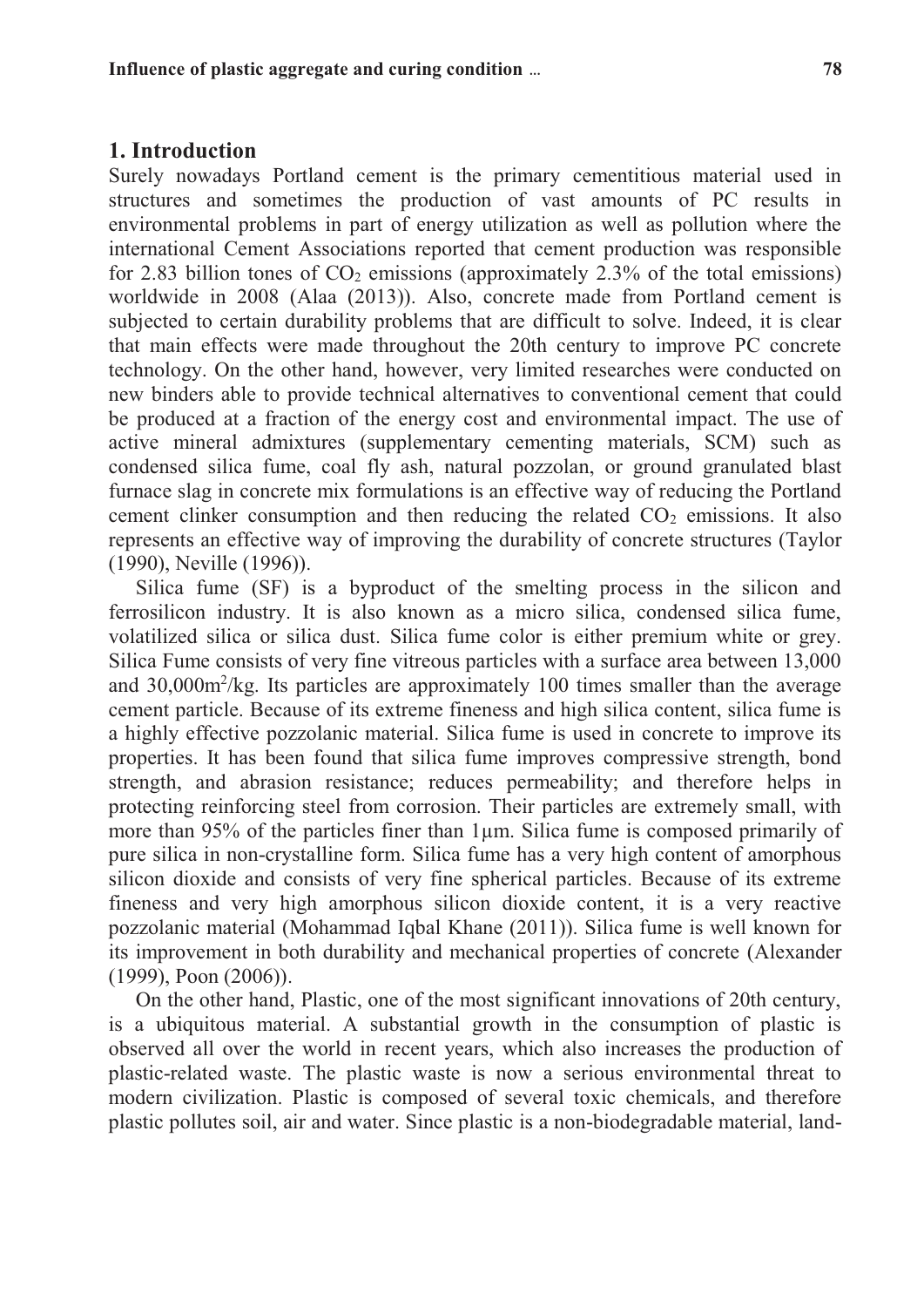filling using plastic would mean preserving the harmful material forever. The hazards that plastics pose are numerous. They may block the drainage system of a city. The blocked drains provide excellent breeding grounds for disease-causing mosquitoes and water borne diseases besides causing flooding. Plastic garbage can reduce the rate of rain water percolating and deteriorate the soil fertility if it is mixed with soil. The waste mass may hinder the ground water flow and can also block the movement of roots. Plastic waste also contains various toxic elements especially cadmium and lead, which can mix with rain water and pollute soil and water. Recycling plastics is a possible option. As plastic is an organic hydrocarbon-based material, its high calorific value can be used for incineration or in other high temperature processes. But, burning of plastics releases a variety of poisonous chemicals into the air, including dioxins, one of the most toxic substances. Plastic waste can also be used to produce new plastic based products after processing. However it is not an economical process as the recycled plastic degrades in quality and necessitates new plastic to make the original product. Although these alternatives are feasible except for land-filling, recycling of plastic waste to produce new materials, such as cement composites, appears as one of the best solution for disposing of plastic waste, due to its economic and ecological advantages. A vast work has already been done on the use of plastic waste such as polyethylene terephthalate (PET) bottle (Akcaozoglu (2010), Yesilata (2009)). In this paper use of PET as a fine or coarse aggregate in concrete containing silica fume is studied.

## **2. Experimental programs**

## **2.1 Materials and mixture proportions**

Total cementitious materials content and water to binder ratio were kept constant for all mixes at  $350 \text{ kg/m}^3$  and  $0.50$  respectively. Materials utilized included type 2 Portland cement and silica fume. Chemical analysis and physical and mechanical characteristics of these materials are given in Tables 1 and 2 respectively. The results show conformance of the cement and SF with requirements of ASTM C150 (2006) and ASTM C1240 (2006) respectively. Drinking water was used in carrying out tests and making specimens. The workability of concretes mixes were kept constant in the slump ranges  $100 \pm 20$  mm. The differences in water demand of various mixes were accounted for by use of required amount of a naphthalene formaldehyde sulphonate based superplasticizer (SP). The aggregates used for production of mixes were crushed coarse aggregate (CA) with nominal maximum size of 19 mm and specific gravity of 2.65 g/cm<sup>3</sup> and natural sand (FA) with specific gravity of 2.56 g/cm<sup>3</sup> and satisfied requirements of ASTM C33 (2006). Mixture proportions for the control and ternary mixes considered in this study and results are given in Table 3 and 4 respectively.

## **2.2 Tests carried out**

The aim of the tests performed was to evaluate the compressive and tensile strength of the control and various ternary mixes. Compressive strength test was conducted at the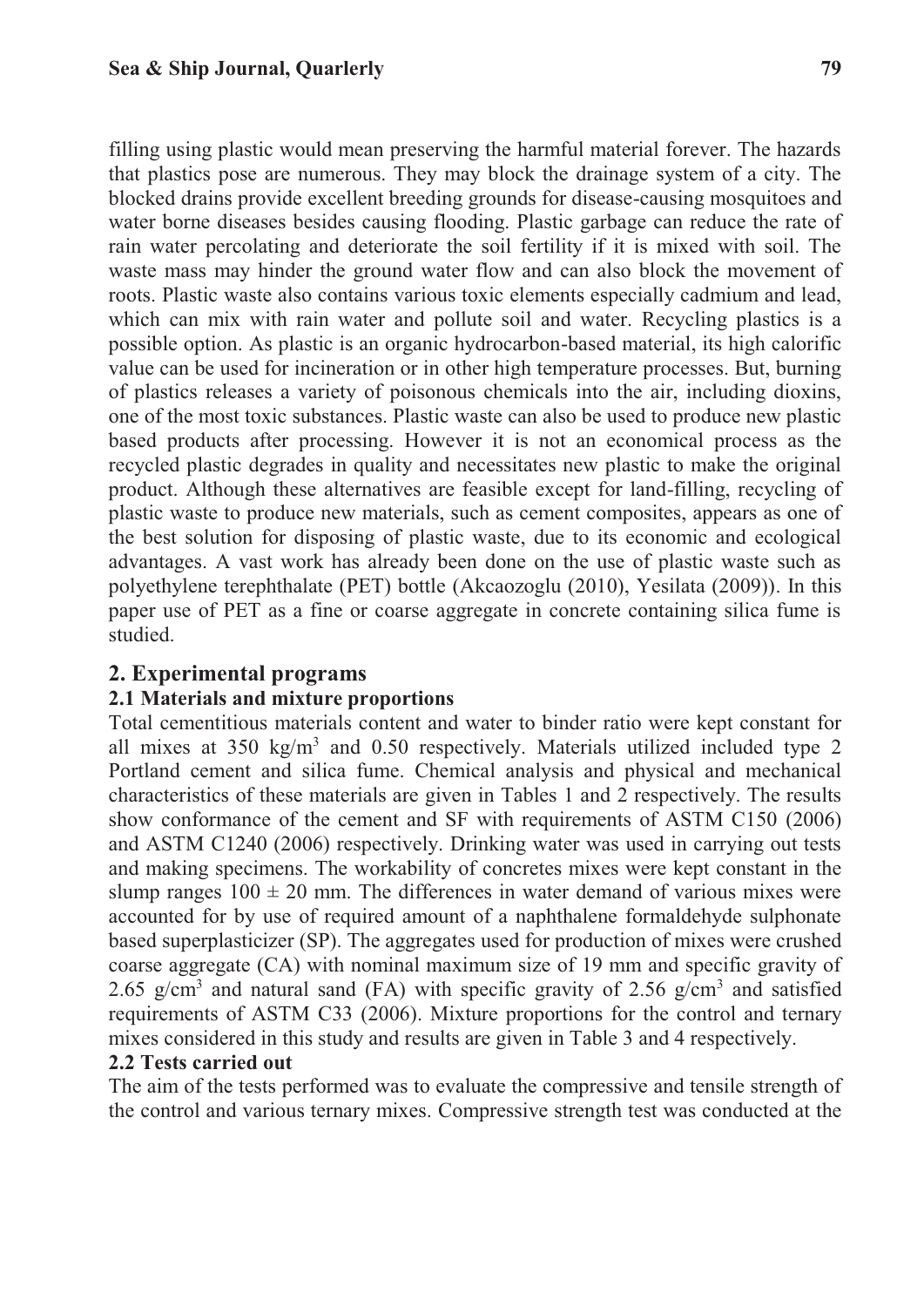ages of 7, 28, 90 on 100 mm cubic concrete specimens and tensile strength was done at the age of 28 days on 150mm×300mm cylindrical specimens in accordance with BS EN 12390 part 1 (2000). After casting, all concrete specimens (cubes and cylinders) were kept at 20  $\pm$ 3 °C and relative humidity (RH) 65  $\pm$ 5% for the first 24 h. The specimens were then demoulded and stored in water curing room at  $20 \pm 3$  °C until the time of testing.

| Oxide                          | <b>Portland Cement</b> | Silica fume |
|--------------------------------|------------------------|-------------|
| SiO <sub>2</sub>               | 21.57                  | 94.30       |
| $Al_2O_3$                      | 4.72                   | 1.22        |
| Fe <sub>2</sub> O <sub>3</sub> | 3.61                   | 0.75        |
| CaO                            | 63.22                  | 0.49        |
| MgO                            | 2.20                   | 0.89        |
| SO <sub>3</sub>                | 1.50                   | 0.10        |
| Na <sub>2</sub> O              | 0.18                   | 0.35        |
| $K_2C$                         | 0.54                   | 1.25        |

**Table 1: Chemical analysis of cement and silica fume (%).** 

**Table 2: Physical and mechanical properties of cement and silica fume.** 

| <b>Property</b>     | <b>Portland Cement</b> | Silica fume |
|---------------------|------------------------|-------------|
| Fineness $(m^2/kg)$ | 296.2                  | 19200       |
| Density $(kg/m^3)$  | 3140                   | 2210        |

For each test, three specimens were tested and the average value was reported. Concrete of different compositions was produced with varying replacement ratios of NA by PF and PC and also replacement ratios of cement with silica fume. Eight different mixtures with two various conditions were carried out. These sixteen mixes were named: S10PF0 (concrete with 10% SF only), S10PF5 and S10PF15 (concrete with 10% SF and 10, 15% PF respectively), S10PC5 (concrete with 10% SF and 5% PC), S15PF0 (concrete with 15% SF only), S15PF5 and S15PF15 (concrete with 15% SF and 10, 15% PF respectively), S15PC5 (concrete with 15% SF and 5% PC).

The relative influence of the curing conditions on the mechanical properties of the concrete mixes produced was another aim of the research. Two curing conditions were created (LE and ME).

| w/b<br>s                        |     | $SF(\%)$ | $PF(\%) $ | $PC(\%)$ | <b>Cement</b>        | <b>SF</b>            | <b>SP</b><br>Water<br>fine aggregate $(kg/m3)$ |                      | Coarse aggregate $(kg/m3)$ |          |      |          |
|---------------------------------|-----|----------|-----------|----------|----------------------|----------------------|------------------------------------------------|----------------------|----------------------------|----------|------|----------|
|                                 |     |          |           |          | (kg/m <sup>3</sup> ) | (kg/m <sup>3</sup> ) | (kg/m <sup>3</sup> )                           | (kg/m <sup>3</sup> ) | FA                         | PF       | CA   | PC       |
| S <sub>10</sub> PF <sub>0</sub> | 0.5 | 10       | $\theta$  | $\theta$ | 315                  | 35                   | 5.6                                            | 175                  | 861                        | $\theta$ | 1037 |          |
| <b>S10PF5</b>                   | 0.5 | 10       |           | $\theta$ | 315                  | 35                   | 4.6                                            | 175                  | 817.9                      | 43.1     | 1037 |          |
| S10PF15                         | 0.5 | 10       | 15        | $\theta$ | 315                  | 35                   | 2.8                                            | 175                  | 731.8                      | 129.1    | 1037 | $\Omega$ |
| S <sub>10</sub> PC <sub>5</sub> | 0.5 | 10       | $\theta$  | 5        | 315                  | 35                   | 4.1                                            | 175                  | 861                        | $\theta$ | 985  | 52       |
| S <sub>15</sub> PF <sub>0</sub> | 0.5 | 15       | $\theta$  | $\theta$ | 297.5                | 52.5                 | 6.1                                            | 175                  | 861                        | $\theta$ | 1037 |          |
| S15PF5                          | 0.5 | 15       |           | $\theta$ | 297.5                | 52.5                 | 5.5                                            | 175                  | 817.9                      | 43.1     | 1037 | $\Omega$ |
| S15PF15                         | 0.5 | 15       | 15        | $\theta$ | 297.5                | 52.5                 | 4.1                                            | 175                  | 731.8                      | 129.1    | 1037 | $\Omega$ |
| S <sub>15</sub> PC <sub>5</sub> | 0.5 | 15       | $\theta$  | 5        | 297.5                | 52.5                 | 5.3                                            | 175                  | 861                        | $\theta$ | 985  | 52       |

**Table 3: Mixture proportions for concrete mixture studied.** 

SP: super plasticizer FA: fine aggregate CA: Coarse aggregate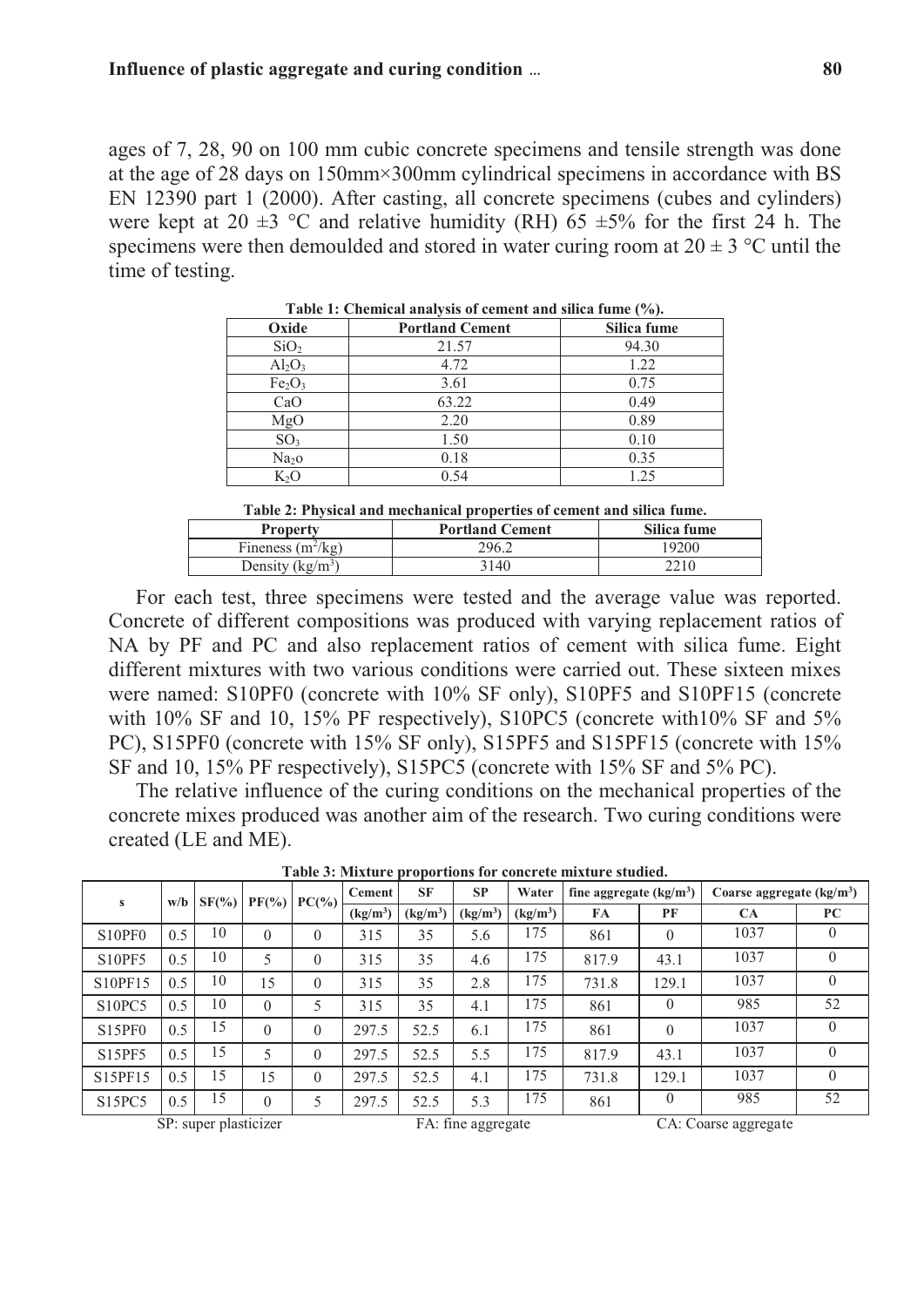### **3. Test results and discussion**

#### **3.1 Compressive strength**

Figs. 1-6 show the compressive strength at 7, 28 and 90 days respectively for all mixes with 10 % and 20 % silica fume and different percents of plastic waste aggregate (PWA). These results indicate that concretes compressive strength decreases as soon as PWA is added, regardless of the type and period of curing and the type of plastic aggregate. These figures show that minimum amount of compressive strength is a result of maximum amount of PWA as an aggregate replacement. Figures.1-6 represent the maximum reduction (53.5%) among of 7, 28 and 90 days is occurred in S10PF15 specimen in ME position at 7 days and minimum reduction (42.5%) between 7, 28 and 90 days is occurred in S10PF15 specimen in ME position at 28 days. Comparison S10PF5 and S10PC5 specimens at various ages in all of figures indicates the compressive strength in S10PF5 is higher than S10PC5. The reason for lower compressive strength of S10PC5 specimen may be was different roles of FA and CA in hardened concrete. All in all, the factors that may be responsible for low compressive strength of concrete containing plastic aggregate are: (1) the very low bond strength between the surface of the plastic waste and the cement paste; (2) the hydrophobic nature of plastic waste, which can inhibit cement hydration reaction by restricting water movement (Nabajyoti (2012)). Since PWA are rough and have little affinity with water they repel it, thus limiting the cement hydration in the PWA/cementitious matrix interface and conditioning this bond (Ismail (2008), Saikia  $(2014)$ ).

| C          |      | <b>MD</b>                       |                    | <b>SF</b> | PF       | PC             | $\mathbf{F}^*_{\mathbf{c}(\mathcal{I})}$ | $F_{c(28)}$ | $\mathbf{F}_{c(90)}$ | $F_{t(28)}$ |
|------------|------|---------------------------------|--------------------|-----------|----------|----------------|------------------------------------------|-------------|----------------------|-------------|
| $(kg/m^3)$ | w/c  |                                 | <b>Environment</b> | $(\%)$    | (%)      | $\binom{0}{0}$ | (MPa)                                    | (MPa)       | (MPa)                | (MPa)       |
| 350        | 0.50 | S <sub>10</sub> PF <sub>0</sub> | LE                 | 10        | $\theta$ | $\theta$       | 24.1                                     | 38.3        | 45.1                 | 3.1         |
|            |      | S10PF0                          | <b>ME</b>          | 10        | $\theta$ | $\Omega$       | 22.8                                     | 36.5        | 40.5                 | 2.8         |
|            |      | <b>S10PF5</b>                   | LE                 | 10        | 5        | $\theta$       | 17.5                                     | 28.4        | 32.3                 | 2.3         |
|            |      | <b>S10PF5</b>                   | ME                 | 10        | 5        | $\Omega$       | 15.2                                     | 26.8        | 28.3                 | 2.1         |
|            |      | S10PF15                         | LE                 | 10        | 15       | $\theta$       | 11.5                                     | 21.3        | 22.3                 | 1.7         |
|            |      | S10PF15                         | <b>ME</b>          | 10        | 15       | $\theta$       | 10.6                                     | 21.0        | 21.7                 | 1.5         |
|            |      | S <sub>10</sub> PC <sub>5</sub> | LE                 | 10        | $\theta$ | 5              | 14.5                                     | 24.3        | 28.8                 | 2.2         |
|            |      | S10PC5                          | <b>ME</b>          | 10        | $\theta$ | 5              | 13.4                                     | 21.8        | 22.5                 | 1.9         |
|            |      | S <sub>15</sub> PF <sub>0</sub> | LE                 | 15        | $\theta$ | $\theta$       | 27.3                                     | 43.1        | 51.1                 | 3.5         |
|            |      | S15PF0                          | <b>ME</b>          | 15        | $\theta$ | $\theta$       | 25.9                                     | 41.1        | 45.9                 | 3.1         |
|            |      | <b>S15PF5</b>                   | LE                 | 15        | 5        | $\Omega$       | 19.6                                     | 31.7        | 36.2                 | 2.6         |
|            |      | S15PF5                          | <b>ME</b>          | 15        | 5        | $\theta$       | 17.2                                     | 30.2        | 33.1                 | 2.3         |
|            |      | S15PF15                         | LE                 | 15        | 15       | $\Omega$       | 13.1                                     | 23.9        | 25.3                 | 1.9         |
|            |      | S15PF15                         | <b>ME</b>          | 15        | 15       | $\Omega$       | 12.1                                     | 23.6        | 24.2                 | 1.7         |
|            |      | S15PC5                          | LE                 | 15        | $\theta$ | 5              | 15.2                                     | 26.9        | 28.1                 | 2.4         |
|            |      | S15PC5                          | <b>ME</b>          | 15        | $\theta$ | 5              | 13.1                                     | 24.5        | 25.5                 | 2.1         |

**Table 4: Results** 

MD: Mix designation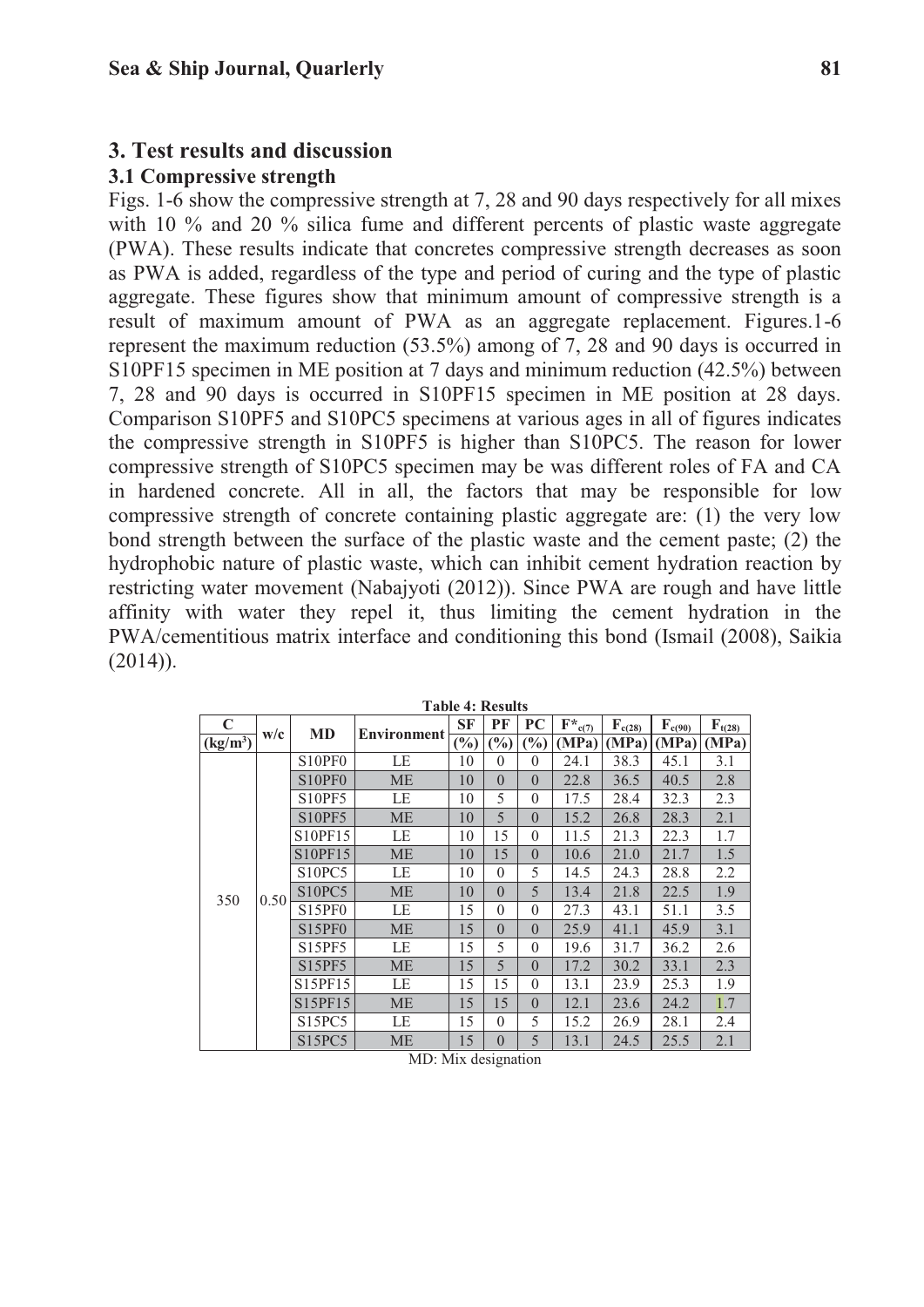

Also addition of dosage of silica fume to the mix improves its compressive strength. When silica fume is added to concrete, it results in a significant change in the compressive strength of the mix. This is mainly due to the aggregate-paste bond improvement and enhanced microstructure. In cement concrete, the aggregate functions as inert filler but due to the presence of weak interfacial zone, composite concrete is weaker than cement paste. But, in silica fume concrete, the presence of silica fume eliminates this weak link by strengthening the cement paste aggregate bond and forming a less porous and more homogenous microstructure in the interfacial region (Rafat (2011)).

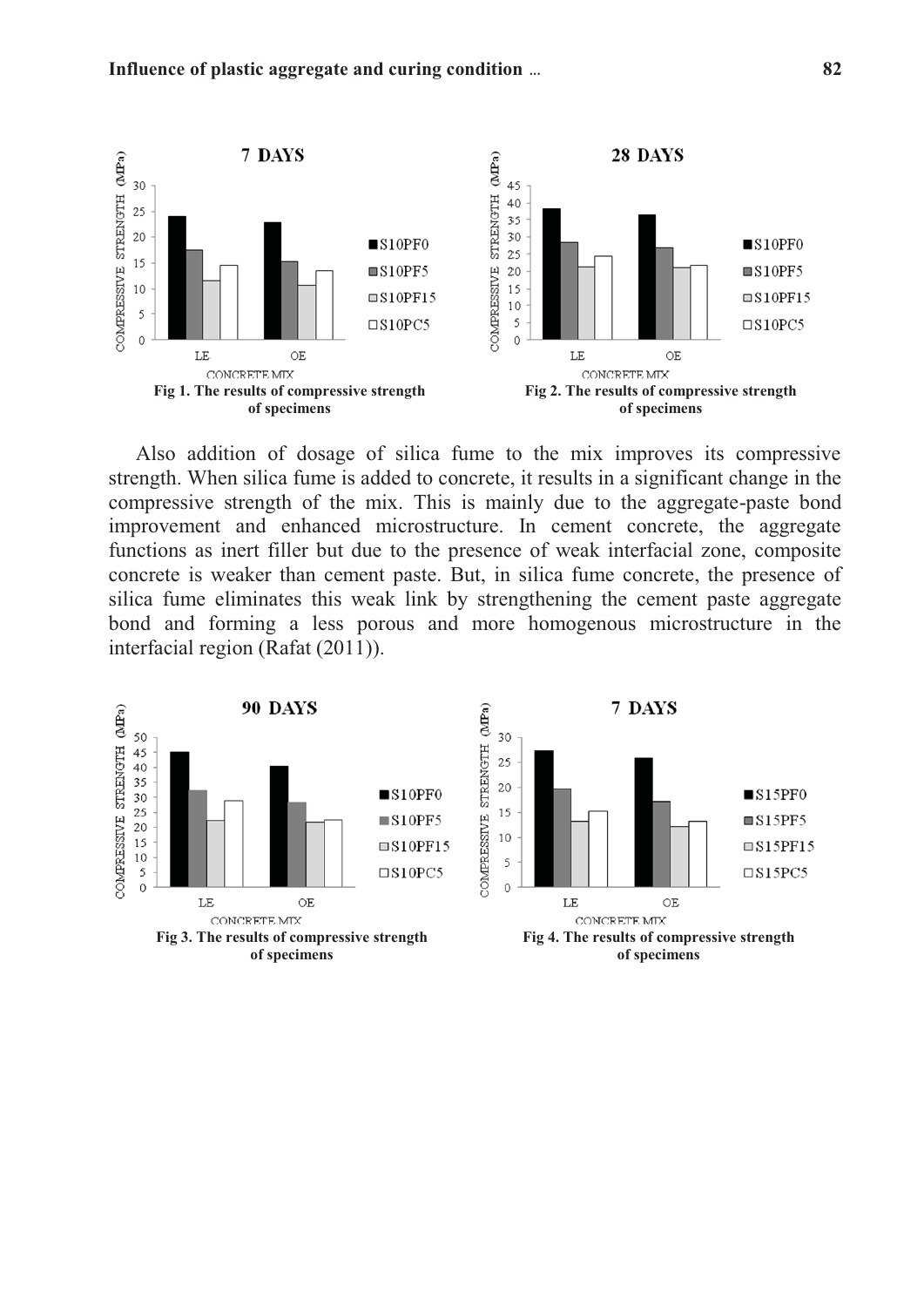

#### **3.2 Tensile strength**

Figs. 7-8 show the tensile strength at 28 day respectively for all mixes with 10 % and 20 % silica fume and different percent of plastic waste aggregate (PWA). As expected, the splitting tensile strength decreases as the PWA incorporation ratio increases. These results indicate that concretes tensile strength decreases as soon as PWA is added. These figures show that minimum amount of tensile strength is a result of maximum amount of PWA as an aggregate replacement. Figures.7-8 represent the maximum reduction (46.4%) at 28 days is occurred in S10PF15 specimen in ME position and minimum reduction (45.1%) at 28 days is occurred in S10PF15 specimen in ME position. Comparison S10PF5 and S10PC5 specimens at 28 age in figures indicates the tensile strength in S10PF5 is higher than S10PC5. This happens for the same reasons that explain the influence of WPA on the mixes compressive strength. Maybe the splitting tensile strength of concrete is influenced by the properties of the interfacial transition zone (ITZ) and therefore the surface of the PWA particles and the free water accumulated at the surface of PWA granules could cause a weaker bonding between the PWA particles and the cement paste. Also Addition of dosage of silica fume to the mix improves its tensile strength.

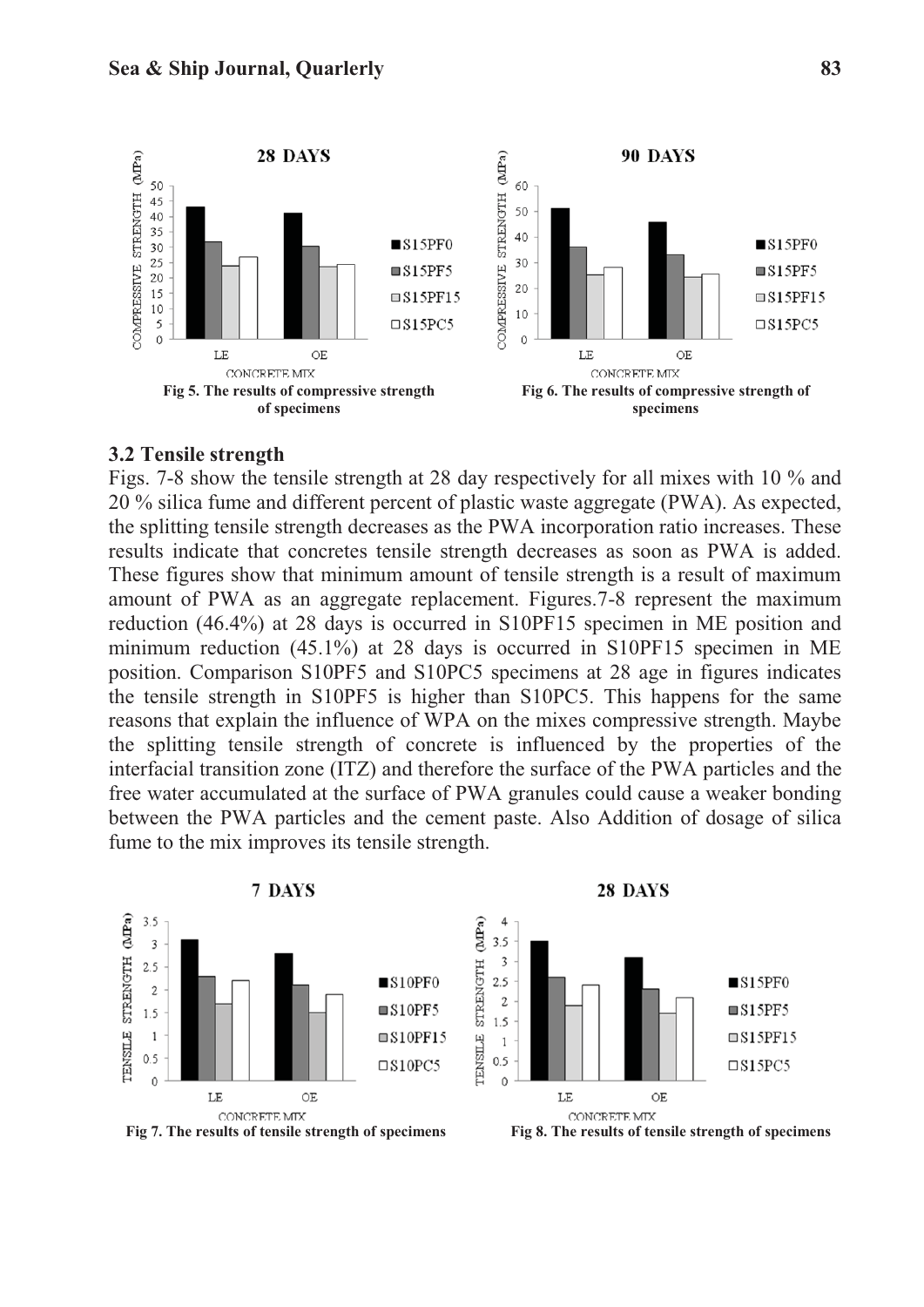All in all, the best and worst amount of limestone as a cement replacement is approximately 10% and 40% respectively. Totally, the reduction in the compressive strength of concrete is probably due to the large amount of calcium hydroxide resulting from the hydration process of the cement and limestone. Moreover, the loss of the compressive strength at a replacement level 20% and 40% can be related to the increasing of relative of powder for limestone as a replacement from sand.

#### **3-3 Curing conditions in compressive strength**

Figs. 9-14 show the effect of curing conditions on compressive strength at 7, 28 and 90 days respectively for all mixes with 10 % and 20 % silica fume and different percents of PWA. Due to humid weather conditions in the Chabahar city, compressive strength of specimens that they are in Marine environment is lower than another curing condition (LE). Mixtures subjected to laboratory environment initial temperatures reach greater initial strength. But compressive strength seems to be most sensitive to the incorporation of PWA under the LE regime and the least sensitive under the ME regime.



The figures 9-14 show that compressive strength of S10PF15 or S15 PF15 specimens are approximately equal in both environments. Difference between compressive strength of mixtures in both environments is reduced with increasing amount of PF. But this process is not true for PC mixtures. On the other hand, maximum difference between compressive strength of mixtures in both environments is in S10PF0 or S15PF0 specimens. However, as the ME regime is more humid it should generate a greater difference between NA and the PWA mixes. When the size of PWA increases (S10PF5 to S10PC5) the mixes porosity also increases and magnifies this effect, which is why the compressive strength of the PC mixes is more sensitive to the incorporation of plastics than that of PF mixes.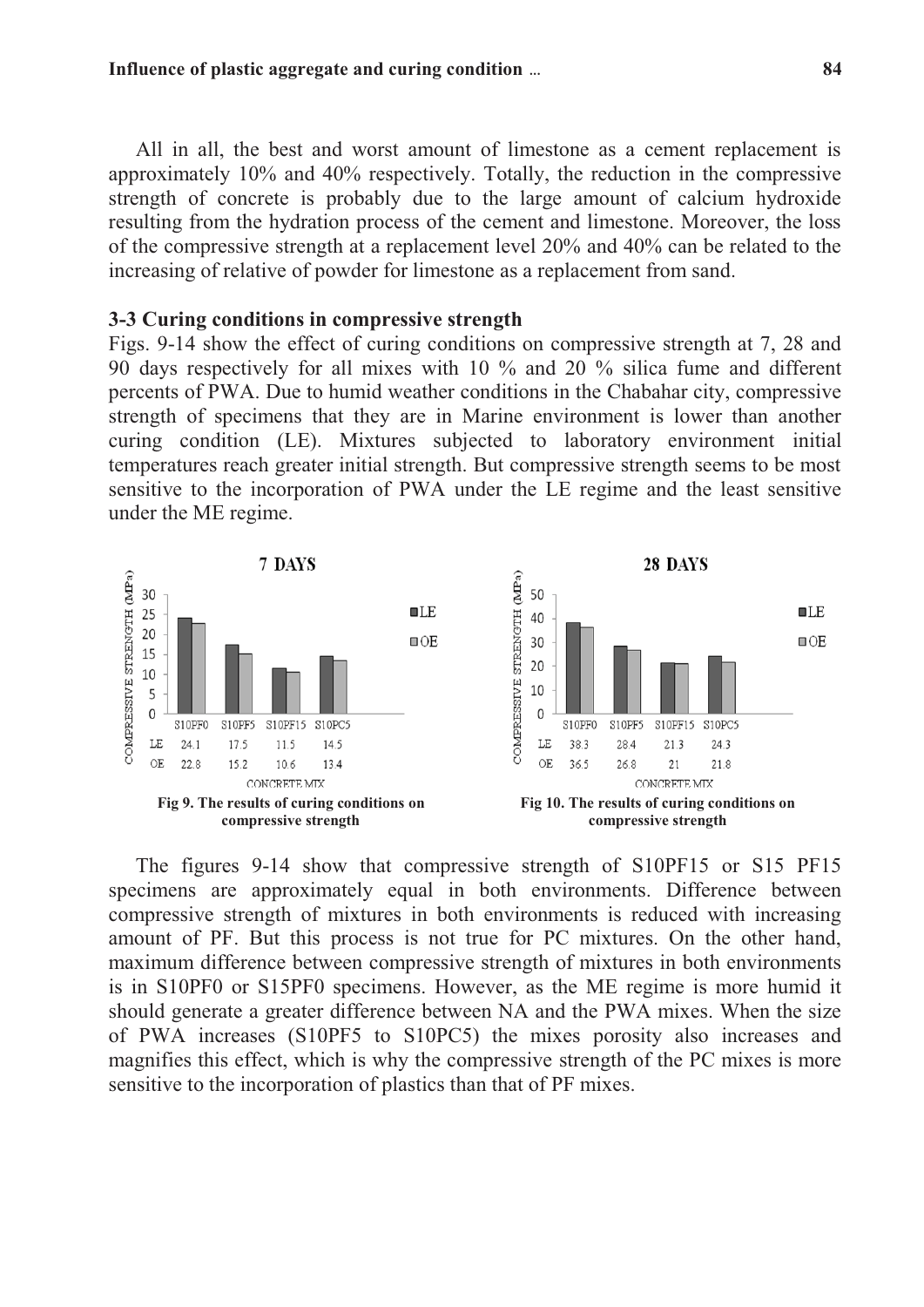

#### **3-4 Curing conditions in tensile strength**

Figs.15-16 show the effect of curing conditions on tensile strength at 28 days respectively for all mixes with 10% and 20% silica fume and different percents of PWA. The same as compressive strength, Due to humid weather conditions in the Chabahar city, tensile strength of specimens that they are in Marine environment is lower than another curing condition (LE). The figures 15-16 show. Difference between tensile strength of mixtures in both environments is approximately constant with increasing amount of PF. But this process is not true for PC mixtures.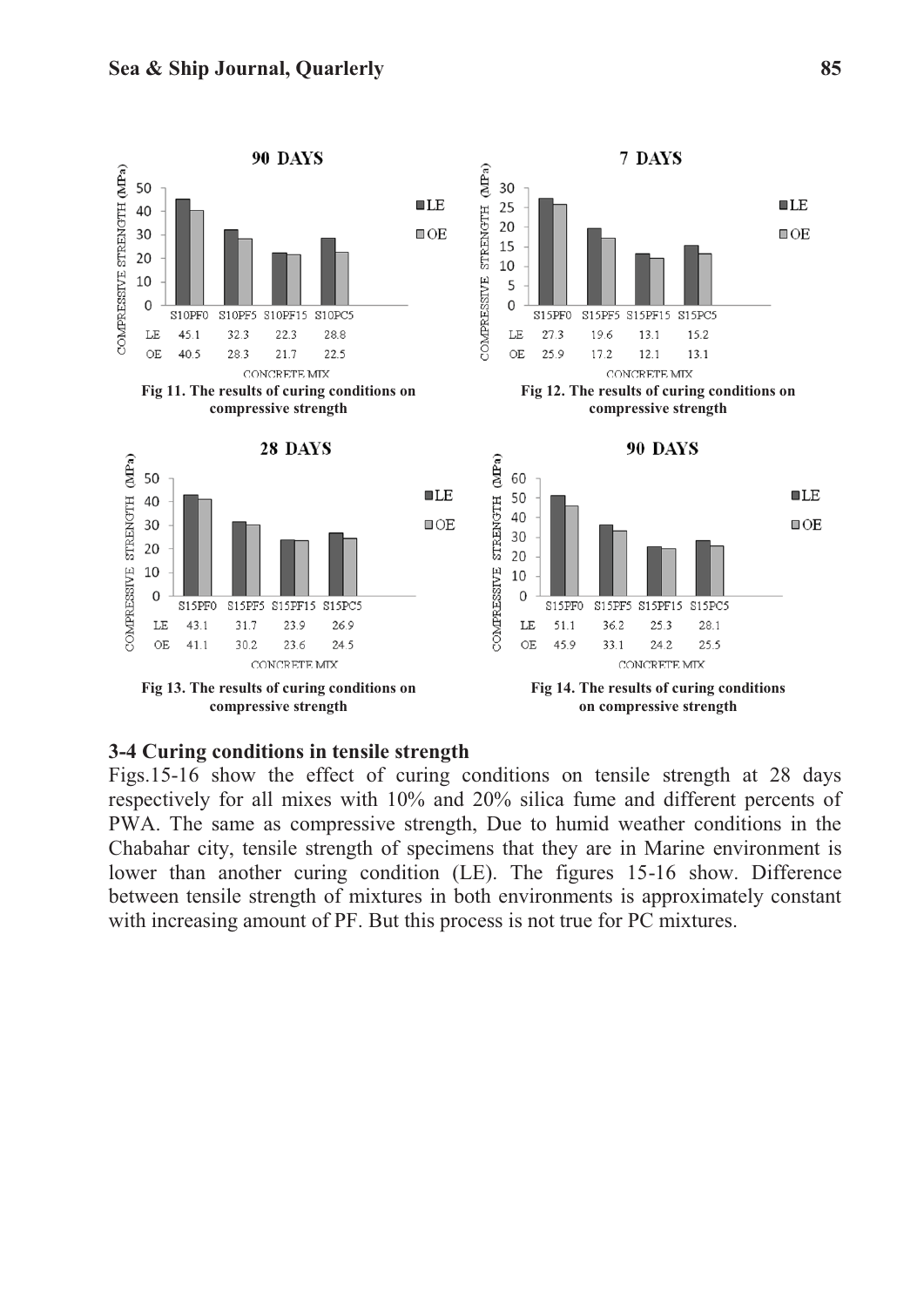

## **4. Conclusions**

Based on the findings of the experimental program presented above, the following conclusions can be drawn:

– Concretes containing silica fume compressive strength decreases with increasing of PWA as a replacement if natural aggregate.

– Maximum and minimum reduction of 7, 28 and 90 days in compressive strength is occurred in S10PF15 specimen in ME position.

– The same as compressive strength, the splitting tensile strength decreases as the PWA incorporation ratio increases.

– Due to humid weather conditions in the Chabahar city, compressive strength of specimens that they are in Marine environment is lower than another curing condition (LE).

– Difference between compressive strength of mixtures in both environments is reduced with increasing amount of PF. But this process is not true for PC mixtures.

– Maximum difference between compressive strength of mixtures in both environments is in S10PF0 or S15PF0 specimens.

– Mixtures subjected to laboratory environment initial temperatures reach greater initial strength. But compressive strength seems to be most sensitive to the incorporation of PWA under the LE regime and the least sensitive under the ME regime.

– Tensile strength of specimens that they are in Marine environment is lower than another curing condition (LE).

– Difference between tensile strength of mixtures in both environments is approximately constant with increasing amount of PF.

## **5. References**

Akcaozoglu S. and Atis CD. and Akcaozoglu K., (2010) "An investigation on the use of shredded pet waste bottles as aggregate in lightweight concrete", Waste Manage, Vol.32, pp. 285–290.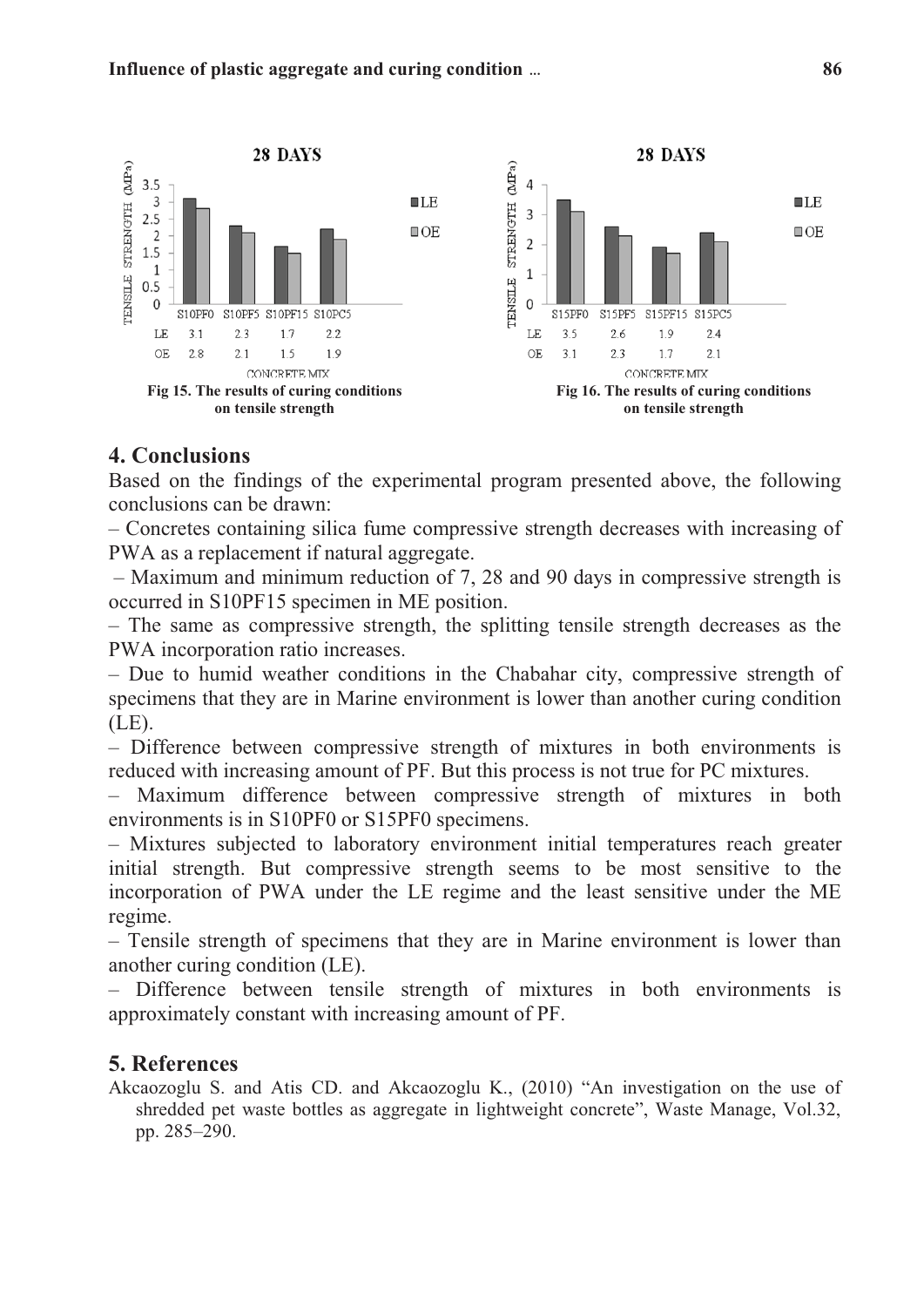- Alaa M.R. and Mervat H.Kh., (2013) "A preliminary study of alkali-activated slag blended with silica fume under the effect of thermal loads and thermal shock cycles", Construction and Building Materials, Vol.40, pp. 522–532.
- Albano C. and Camacho N. and Hernandez M. and Matheus A. and Gutierrez A., (2009) "Influence of content and particle size of pet waste bottles on concrete behaviour at different w/c ratios", Waste Manage (Oxford), Vol.29, pp. 2707–2716.
- Alexander M.G. and Magee B.J., (1999) "Durability performance of concrete containing condensed silica fume", Cem Concr Res, Vol.29, pp. 917–922.
- Al-Khaja W.A., (1994) "Strength and time-dependent deformations of silica fume concrete for use in Bahrain", Constr Build Mater, Vol.8, pp. 169–172.
- ASTM C1240, (2006) "Specification for silica fume used in cementitious mixtures", Vol.4.02.
- ASTM C150, (2006) "Specification for Portland cement", Vol.4.01.
- ASTM C33, (2006) "Specification for concrete aggregates", Vol.4.02.
- Bhanja S. and Sengupta B., (2005) "Influence of silica fume on the tensile strength of concrete", Cem Concr Res, Vol.35, pp. 743–747.
- BS EN 12390 part1, (2000) "Shape and dimensions of test specimens".
- Choi Y.W. and Moon D.J. and Chung J.S. and Cho S.K., (2005) "Effects of pet waste bottles aggregate on the properties of concrete", Cem Concr Res, Vol.35, pp. 776–781.
- Choi Y.W. and Moon D.J. and Kim Y.J. and Lachemi M., (2009) "Characteristics of mortar and concrete containing fine aggregate manufactured from recycled waste polyethylene terephthalate bottles", Constr Build Mater, Vol.23, pp. 2829–2835.
- Ismail Z. and Al-Hashmi E., (2008) "Use of waste plastic in concrete mixture as aggregate replacement", Waste Manage (Oxford), Vol.28, pp. 2041–2047.
- Khatri R.P. and Sirivivatnanon V. and Yu L.K., (1997) "Effect of curing on water permeability of concretes prepared with normal Portland cement and with slag and silica fume", Mag Concr Res, Vol.49, pp. 167–172.
- Kim S.B. and Yi N.H. and Kim H.Y. and Kim J.H.J. and Song Y.C., (2010) "Material and structural performance evaluation of recycled PET fibre reinforced concrete", Cem Concr Compos, Vol.32, pp. 232–240.
- Marzouk O.Y. and Dheilly R.M. and Queneudec M., (2007) "Valorisation of post-consumer plastic waste in cementitious concrete composites", Waste Manage, Vol.27, pp. 310–318.
- Mohammad Iqbal Khana. and Rafat Siddiqueb., (2011) "Utilization of silica fume in concrete: Review of durability properties", Resources, Conservation and Recycling, Vol.57, pp. 30– 35.
- Nabajyoti Saikia. and Jorge de Brito., (2012) "Use of plastic waste as aggregate in cement mortar and concrete preparation: A review", Construction and Building Materials, Vol.34, pp. 385–401.
- Neville A.M., (1996) "Properties of concrete", New York, John Wiley and Sons.
- Poon C.S. and Kou S.C. and Lam L., (2006) "Compressive strength, chloride diffusivity and pore structure of high performance metakaolin and silica fume concrete", Constr Build Mater, Vol.20, pp. 58–65.
- Rafat S., (2011) "Utilization of silica fume in concrete: Review of hardened properties", Resources, Conservation and Recycling, Vol.55, pp. 923– 932.